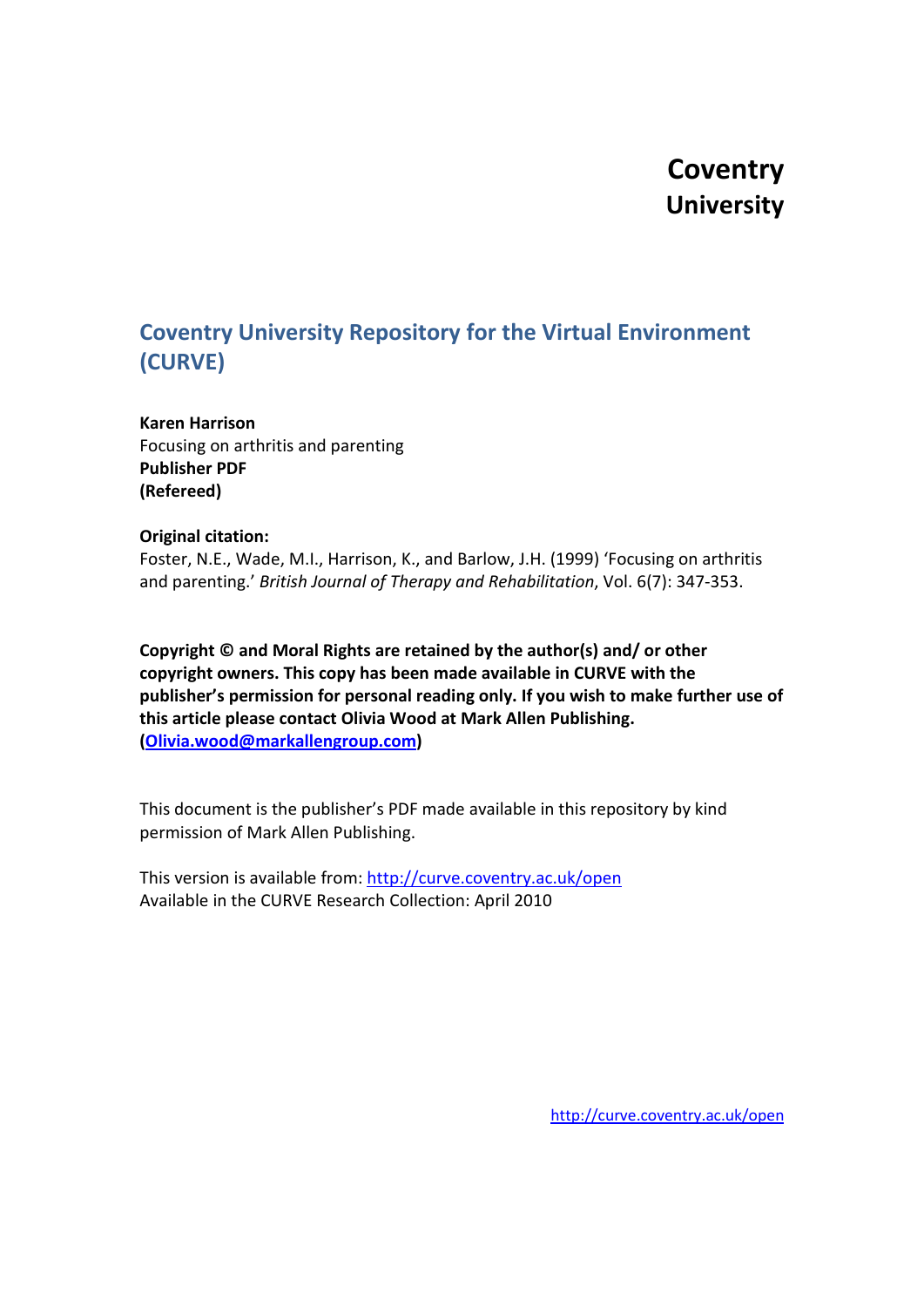# **Focusing on arthritis and parenting**

## *NE Foster, MI Wade, K Harrison, JH Barlow*

*There is little documented information on the experience of parenting with arthritis. A small scale study was designed to gain understanding of the experience of parents who have arthritis, from the perspectives of the occupational therapists and physiotherapists involved in their care.* 

The results and rheumatological disor-<br>
disability in the United Kingdom,<br>
with a population prevalence of<br>
8.2% (Badley and Tennant, 1993). These are ders are the largest cause of physical disability in the United Kingdom, with a population prevalence of chronic, painful and disabling conditions, which may have implications for expectations, practice and satisfaction with parenting. However, there is little documented information on the experience of parenting with arthritis. The emphasis of most available literature is on physical disability in general, focusing on the effect of the parent's disability on child development rather than the parenting experience per se (Crist, 1992). Studies reveal that when one member of a family is disabled, the entire family experience the disability in some way, and there is great potential for family disruption (Miller et al, 1983; Ryan et al, 1996). Indeed, the ability of a family to succeed in coping can differentiate those who are incapacitated from those who continue to lead full and active lives in the face of equal or progressive disease severity (Lorig and Holman, 1993).

## **PARENTS WITH ARTHRITIS**

Although it may be assumed that parents with arthritis may be subject to some unique difficulties, very little is known about the nature or impact of those problems or of the solutions which are worked out on a day-to-day basis. Previous studies at Coventry have generated information on these issues from both parents and grandparents who have arthritis (Barlow et al, 1992; Cullen and Barlow 1997). The study reported here is one part of a wider research project which explores the nature and extent of problems that parents with rheumatic diseases experience in the context of caring for children.

Alongside other professions allied to medicine, physiotherapists and occupational therapists have been major contributors in the management of patients with arthritis; in their assessment, treatment and support, as well as prevention of functional impairment. Families have long been recognized as an important variable in the response of patients to therapy (Watson, 1987; Sparling and Sekerak, 1992; Youngblood and Hines, 1992) and therapists have traditionally incorporated the family as a resource for information or by including a family member in the rehabilitation process. Intuitively, it is assumed that during the course of their involvement with these patients, physiotherapists and occupational therapists are made aware of and must work around the difficulties that parenting adds to the patient with arthritis. However, the literature base of these professions appears not to have adequately addressed these issues nor identified the role of these therapists in this context.

## **PURPOSE OF THIS STUDY**

This study extends previous work exploring perspectives of parents with arthritis (Barlow and Cullen, 1996; Cullen and Barlow, 1997). The purpose of the current study was to explore the nature of childcare problems of parents and grandparents with arthritis and the practical solutions to those problems from the perspective of health professionals involved in their rehabilitation. The reasons for the focus on health professionals was to generate new ideas for solutions that therapists might suggest for their patients' difficulties with parenting, and to explore a different perspective than that used previously with parents and grandparents.

It was not the intention of this research to be representative of the problems experienced by **Dr NE Foster** is Senior Lecturer in Physiotherapy, **Ms MI Wade** is Senior Lecturer in Occupational Therapy, **Ms K Harrison** is Head of Physiotherapy Subject Group and **Professor JH Barlow** is Professor of Health Psychology and Director of Psychosocial Rheumatology Research Centre, School of Health and Social Sciences, Coventry University, Priory Street, Coventry CV1 5FB

Correspondence to: *Dr NE Foster*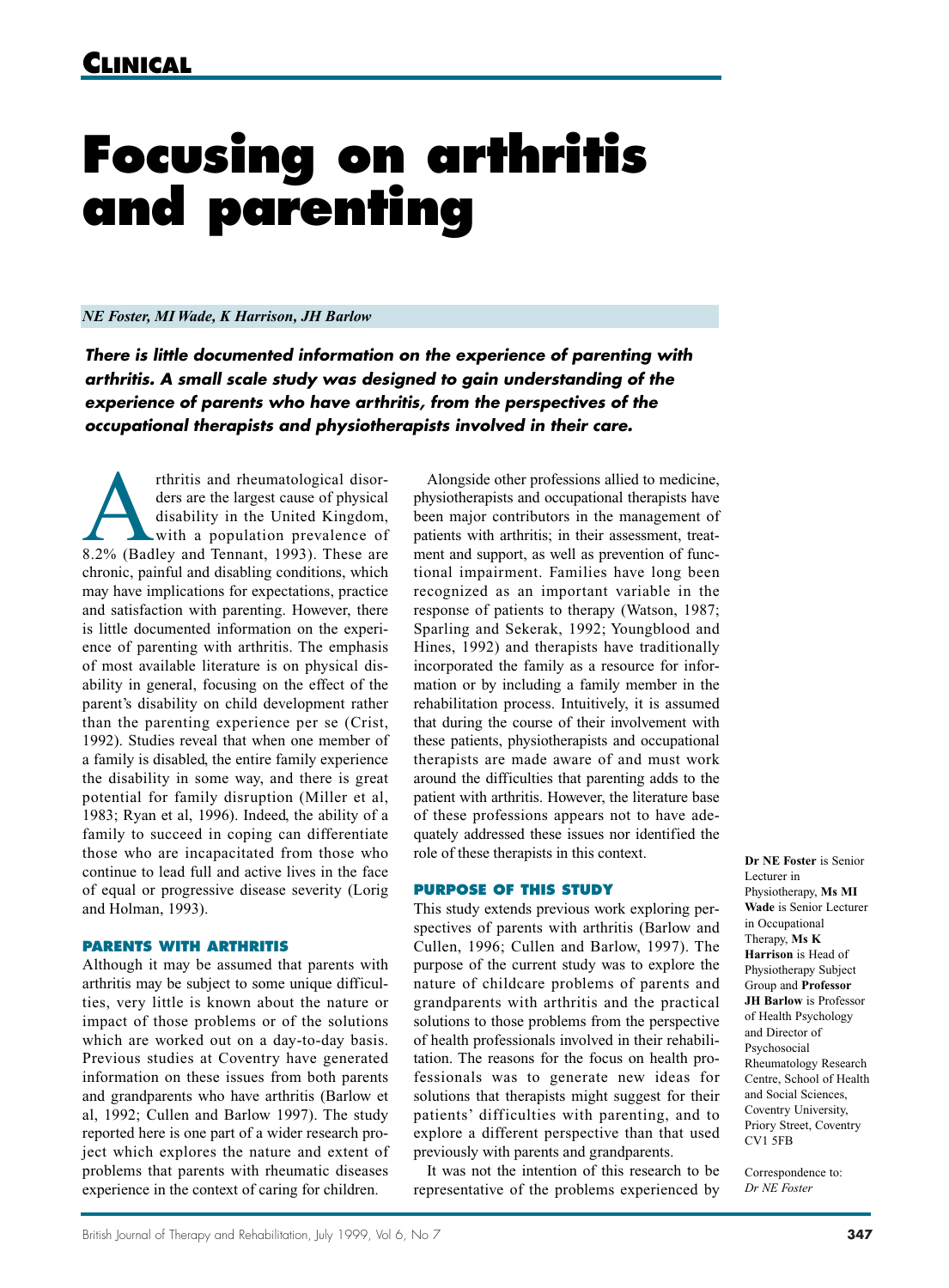patients with arthritis, but rather to gain data which will contribute to therapist and patient information booklets which are currently under development at the Coventry centre.

# **METHOD**

#### **Focus group**

A qualitative methodology of focus group interview was utilized. The focus group technique is a method of participatory research which aims to explore the views and experiences of research participants from their own perspectives. Kitzinger (1995) has defined the focus group as: 'a type of group interview that capitalizes on communications between participants in order to generate data'.

The value of this method has recently been reported within a disability research framework (Barlow and Harrison, 1996). A major assumption of the focus group technique is that the permissive atmosphere generates a situation whereby a more thorough understanding of key issues is obtained, contrasting with the normally passive role taken by research subjects when contributing through more traditional methodologies. For more discussion of the focus group technique, readers are directed to Krueger (1994), Kitzinger (1995) and Vaughn et al (1996).

#### **Sample of therapists**

Therapists were identified as eligible for inclusion into this study if they were currently involved in the care of patients with rheumatological conditions. They were identified through the clinical interest groups within physiotherapy (Rheumatic Care Association of Chartered Physiotherapists; *n*=85) and occupational therapy (National Association of Rheumatology Occupational Therapists;  $n=150$ ), in addition to local fieldwork educators specializing in rheumatology.

A purposive sample of five physiotherapists and seven occupational therapists gave their consent and were subsequently sent a brief proforma questionnaire for completion prior to attendance. The purpose of this was to help focus ideas and to form the basis of the group discussion. Three focus group interviews were conducted; one for occupational therapists (*n*=7), and two for physiotherapists (*n*=3 and *n*=2). The numbers for the physiotherapy groups were very low due to inability of therapists to take time away from their workplace and to the relatively few physiotherapists working in rheumatology within a reasonable distance. The first two meetings were held at the research centre at the university, and the third was held at a physiotherapy department in a participating hospital.

## **Procedure**

On each occasion, participants assembled and the focus group procedure was explained. Discussions covered topics relating to the symptoms and daily impact of arthritis, the role of parenting, and helping strategies which therapists felt to be important. A moderator recorded written notes and supervised an audio recording from a microphone placed at the centre of the group. At the end of the discussion, a summary of results was read back to each group to facilitate verification, amendment and prioritization of data by participants. The interviews lasted 60–90 minutes. Following the completion of each focus group, the audiotapes were transcribed in full.

Several strategies were employed to ensure the validity of the findings:

- Focus groups were facilitated by a moderator
- The same questions and issues were discussed in each focus group
- The data were generated from two different therapy perspectives
- Data were verified by participants at the end of each focus group
- The sessions were transcribed in full by an independent transcriber.

#### **DATA ANALYSIS**

The interview transcripts were analysed using content analyses and in order to minimize potential decontextualizing of data, were conducted with reference to the written notes made by the moderator (as suggested by Bertranel et al, 1992; Krueger, 1994). Analysis involved identification and linking of key ideas and emerging themes. This was conducted by two researchers (one physiotherapist and one occupational therapist) and revealed a high level of agreement in relation to main themes and categories. Each transcript was closely examined for participants' quotations which were central to the areas of interest and these were kept intact and can be traced back to the participant and location in the transcripts.

# **RESULTS**

A large volume of data was generated from the three focus group interviews and this paper allows only a brief description of the actual findings. Data on problems and solutions, from both physiotherapists and occupational therapists were organized into the following categories:

- Pregnancy
- Pre-school (0 to 4 years)
- 5 to 10 years
- Adolescent (11 to 15 years)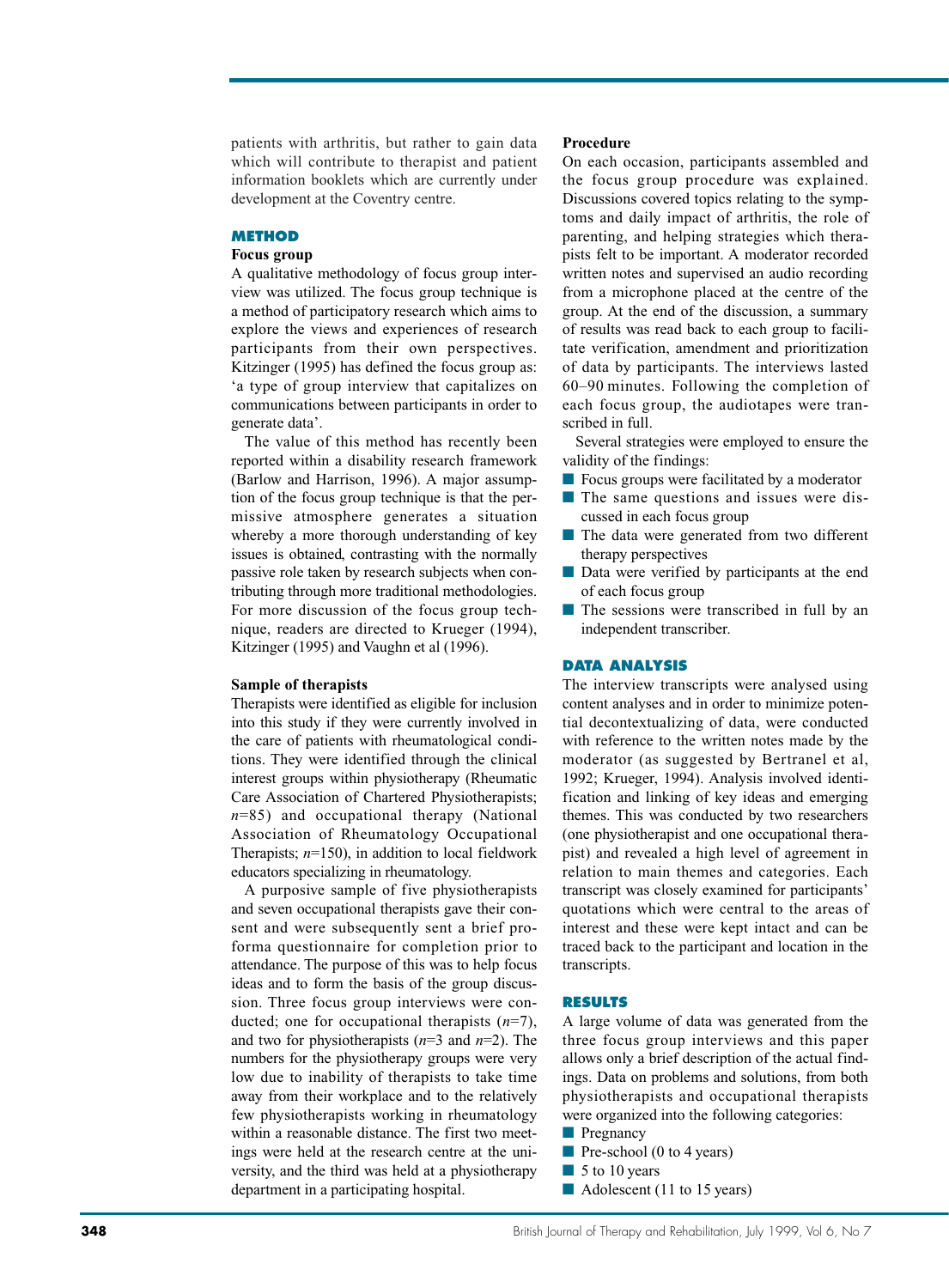The data are summarized together in *Tables 1* and *2*. Where appropriate, illustrative quotations are given.

#### **PREGNANCY**

# **i) Problems identified**

Issues discussed included the decisions requiring attention before pregnancy (e.g. difficulties with sexual intercourse, problems with pain and fatigue, the use of certain medication which interferes with fertility, cessation of medication or some physiotherapy management).

It was felt that the problems and associated anxiety related to the cessation of antirheumatic drug therapy may exacerbate the problems with pain and positioning for comfortable sexual intercourse. The issues surrounding conception and arthritis appeared complex and the underlying theme was the clear need for more information to fully inform patients (and health-care professionals) before making such difficult decisions.

# **'Come back in a month and tell me if you want to take the drug or if you want to try for a baby'.**

While it was acknowledged that many patients experience a remission of symptoms throughout pregnancy, therapists discussed the physical difficulties of weight gain, and the associated risk of pain in weightbearing joints and poor posture. Fatigue, a classical symptom of arthritis, was thought to present a major problem, especially if the parent(s) had other children. Participants also suggested that many parents felt anxious regarding the hereditary nature of some conditions, the inability to cope with the upcoming birth and the responsibility of looking after the child.

The ability to achieve suitable positions for childbirth was considered problematic, especially among those patients with hip, pelvis and spine involvement. Several problems were discussed relating to the management and practice of physiotherapy. For example, therapists felt unable to predict which patients were at greatest risk of disease exacerbation and felt some difficulty with balancing appropriate advice regarding their patients' obstetric and arthritis needs.

Participants also felt that there was a lack of clear guidelines for some methods of treatment during pregnancy. It was suggested that since patients were seen by obstetricians rather than rheumatologists, fewer patients were referred for help with parenting problems.

## **ii) Solutions identified**

Therapists discussed several possible solutions, the first of which was thought somewhat incidental, as many patients experience a remission

#### **TABLE 1. MAIN PROBLEMS IDENTIFIED BY THERAPISTS**

Physical impact of arthritis

Treatment regimes (medication, time and contraindications) Lack of information

Lack of time for discussion

Balancing needs of children with the symptoms of arthritis

Feelings of guilt and loss of role

#### **TABLE 2. SOLUTIONS AND STRATEGIES IDENTIFIED BY THERAPISTS**

Improved medication information and choices Greater quality and provision of information Coordinated and supportive multidisciplinary team Support for parents and their children Access to counselling and psychology services

of their symptoms while pregnant. Improved drug information, and therefore choice, was thought important for parents, in addition to prenatal and post-natal counselling.

Participants wanted to see an increase in available general information, both in written format and through the use of video. Both physiotherapy and occupational therapy were believed to offer important solutions through appropriate pain management (e.g. transcutaneous electrical nerve stimulation, hydrotherapy, local use of heat and ice), appropriate advice and education (e.g. energy conservation, counselling and pacing). Correct posture and exercises to help relieve discomfort were viewed as fundamental. Therapists felt that a supportive, multidisciplinary team was essential; they discussed their role in informing the obstetric team of patients' potential physical limitations prior to childbirth and their role in simply 'listening'.

#### **PRE-SCHOOL (UP TO 4 YEARS)**

# **i) Problems identified**

Therapists highlighted that arthritis symptoms often return following birth. The use of certain medication in relation to breastfeeding, comfortable positioning and handling of the newborn were also discussed.

Difficulty with activities associated with 'normal' parenting were felt important. These included:

- Changing nappies
- Bathing

■ Lifting the child in and out of cots and prams ■ Being able to hold and cuddle the child.

Problems with these activities were suggested as having associated, negative implications for the bonding process between parent and child.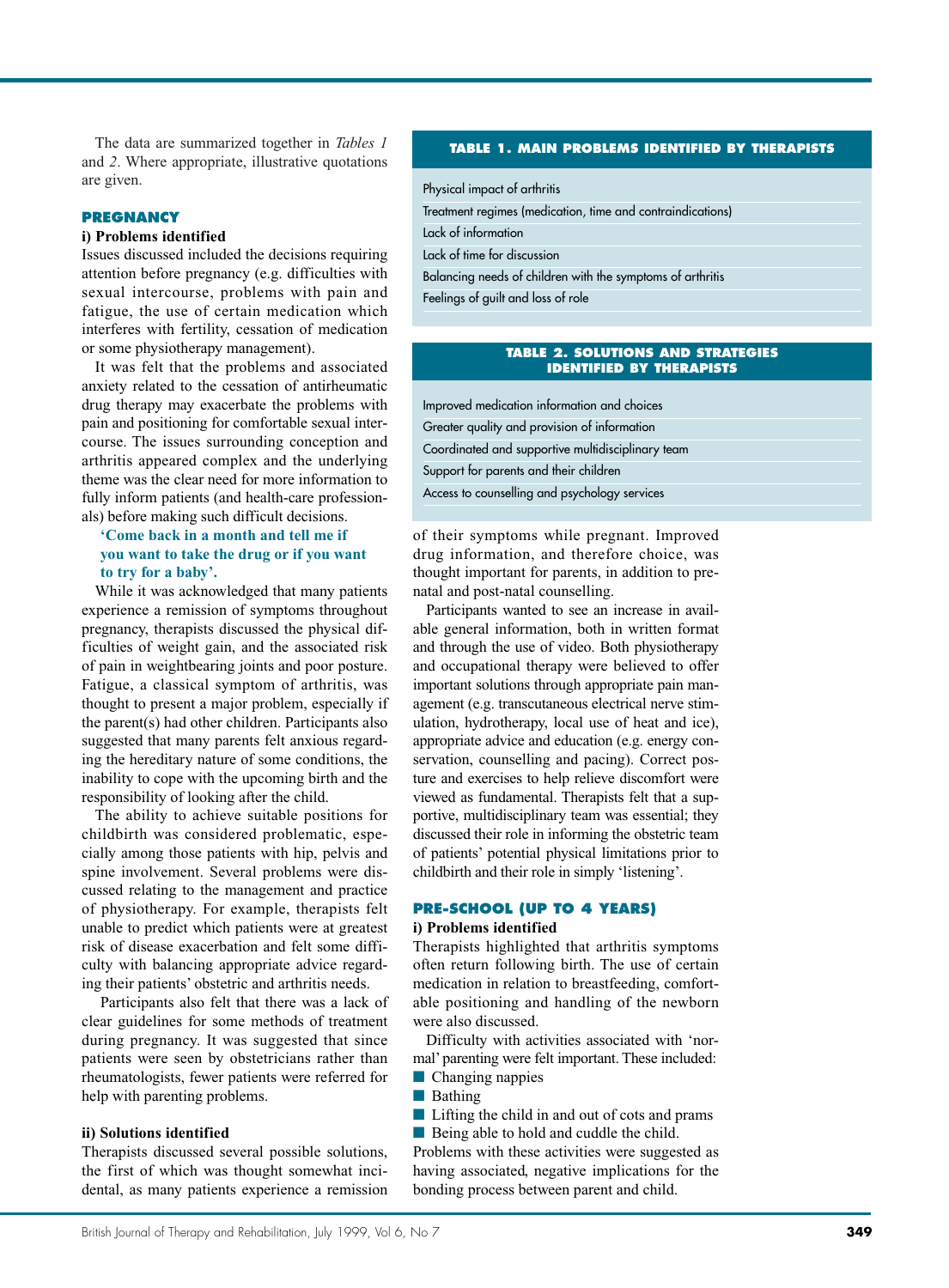The issue of safety was raised, in terms of holding the child, ability to close stair-gates and move rapidly in accident situations. Play, picking up toys and the difficulties of getting down onto the floor were discussed, as well as managing a shopping trolley at the same time as the baby or pram and the difficulties presented by transport (e.g. driving children to various activities, lifting the car-seat and securing it in the car).

The inevitable problem of sleep deprivation was acknowledged by therapists, and in particular the symptom of stiffness, especially with the need to get up during the night to tend to the child. The general mismatch of activity levels between the parent with arthritis and the young baby and toddler was discussed.

# **'Your kids are active 24 hours a day and you're just not'.**

On a positive note it was felt that when children reached approximately three years of age, they often become a real asset in helping with practical tasks. Therapists felt that parents with other dependant children experienced additional problems and the notion of considering the parents' quality of life and children's activity levels was suggested:

# **'Person in their 20s with a couple of little kiddies, with terrible arthritis and nobody would give her new knees and she said: "Look, I want them now, I want my quality of life now; if they fail in 15 years time, whatever,...it is now that I need to be fit and able"'.**

In addition, it was suggested that many patients are reluctant to ask for help in parenting tasks. A large portion of the discussion concen-



*Figure 1. Physical and psychological impact of arthritis on parents.* 

trated on psychosocial issues, especially the change in roles of parents and children (e.g. small children carrying out activities normally reserved for much older children).

Therapists also discussed the impact of the change in roles of both parents and grandparents who have arthritis (e.g. their expectations of parenthood, inability to do things as 'normal' and possibly denial of the problems):

# **'Instead of playing or doing things, he was fetching her tablets, fetching her drinks and running up and down the stairs'.**

Finally, therapists discussed their difficulties of tackling physical, functional and psychological problems in the limited time available and it was felt that psychosocial issues could be consequently neglected.

# **ii) Solutions identified**

Improved drug information and management was again deemed important, and participants discussed their role in providing information on available benefits, counselling and stress management.

The need for increased availability of help (e.g. with transport) and improved ability to access that help was suggested, with therapists expressing their desire to see a more direct patient referral system. Liaison between the physiotherapist and occupational therapist was thought to be a solution, in terms of obtaining appropriate assistive devices for the patient, and advising on techniques such as:

- Alternative methods for lifting and handling the newborn
- Avoiding pressure on painful joints
- Changing the height of furniture
- Standing the child to change nappies
- Washing the baby on a changing mat or using the kitchen sink
- Adapting pushchairs and cots.

Adequate rest periods and a balance of involvement for grandparents were recommended, in addition to outside help (if financially able), energy conservation and pacing. Therapists felt that one of their key priorities involved encouraging parents to accept help and not to feel guilty, to take rests at the same time as the child and to try to avoid feeling that this 'rest' time should be utilized to do other jobs.

# **PRIMARY (5 TO 10 YEARS)**

# **i) Problems identified**

Many problems were thought to revolve around school and transport, such as getting the children ready for school, walking them to school in the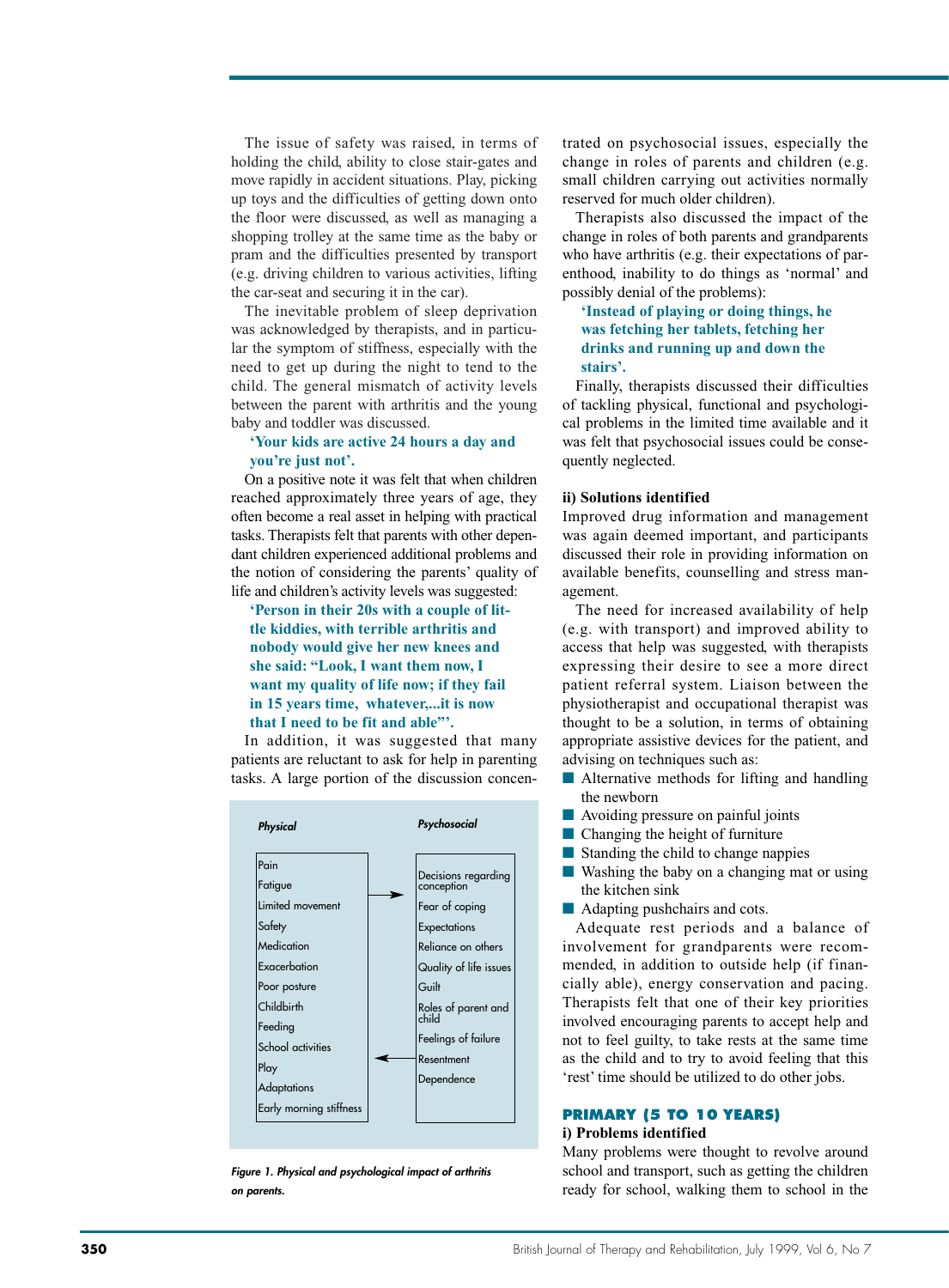morning and an inability to get involved with after-school activities. The unique difficulties of single parents with arthritis were discussed, in addition to the difficulty with reciprocation of help from adults.

**'...she has only 100 yards to walk to school, .... it takes her nearly an hour...'**

# **'...they'd have to be pretty special friends to help you all the time when there wasn't anything in it for them. It might work for a week or two, but it is not going to work for ever...'**

Teaching the child activities which require fine manipulative skills, such as tying shoelaces or doing up ties, was acknowledged by therapists as difficult for some patients. Additionally, therapists suggested that children find it difficult to understand their parent's symptoms and their general inability to do things as 'normal'.

# **'...it is hard for them to understand about pain, stiffness and tiredness, they might understand today but they've forgotten about it tomorrow..'**

Therapists suggested that, since parents are involved in attending to their children's activities, their own exercise and management programmes may well be overlooked.

Since patients have ultimate responsibility for their own condition, therapists believed that they may often feel lonely and anxious. Interestingly, therapists suggested that some parents with arthritis tended to let issues of discipline with their children slide. Discussions on gender and cultural issues centred around the expectations within different cultures of the wife and daughter's role in the family and differences between urban and rural communities. Also highlighted within this section was the issue that therapists were often unable to provide direct access for their patients and, therefore, symptoms had frequently resolved by the time of appointment.

## **ii) Solutions identified**

Suggested solutions included careful timing or change of drug management, increased help from partners and encouraging parents to communicate their unique circumstances to school staff. Improvement in aerobic fitness through graduated exercise programmes was suggested to help with fatigue. Therapists discussed their changing role within rheumatology, in which more emphasis is placed upon psychosocial aspects of care. Interestingly, participants felt that they needed advice regarding their depth of involvement in psychosocial issues as well as improved provision of psychological support for families.

# **ADOLESCENT (10 TO 15 YEARS)**

# **i) Problems identified**

The problems identified emphasized the psychosocial impact of arthritis such as the merging of roles, or role reversal, within families (e.g. children as 'carers' and parents 'cared-for') and the potential difficulty with associated feelings of guilt. It was apparent that, in some families, teenagers were so involved in a caring role that they failed to cope with their own pressures (e.g. school work).

**'Complete reversal of roles,... depending on her children for the first time in her life'.**

# **'...some of the older teenagers can get angry, irritated and frustrated because the mother or father has arthritis...of course, the parent feels guilty...'.**

The idea that teenage children have difficulty accepting physical adaptations and aids around the home (e.g. tap turners and frames around the toilet) was discussed, possibly resulting in their reluctance to bring friends home.

# **'...they were so embarrassed by the raised toilet seat that they were always taking them off and hiding them..'**

Problems with teenager behaviour and cooperation with tasks around the home were also raised. Therapists suggested that arthritis may restrict family holiday options, especially those involving outdoor pursuits. They discussed parents' fear of coping when the older child leaves home, aging parents with worsening arthritis and the issue of wheelchair acceptance. Therapists highlighted problems with appropriate access to services such as psychology, insufficient numbers of specialists, inadequate resources and coping with the demand of rheumatology patients. In doing so, they also discussed the general lack of support for the adolescent children of parents with arthritis and the notion that therapists' roles are more demanding than ever before.

## **ii) Solutions identified**

Therapists discussed the importance of counselling and education for the whole family (especially the adolescent child) and noted their role within this. The need to improve knowledge of where and how to access help for the family with arthritis was highlighted. It was felt important to increase the patient's control and responsibility for their health through education, while acknowledging the increased demands placed on the therapist. Therapists felt strongly that their role was not to deal only with the reduction of joint range, muscle power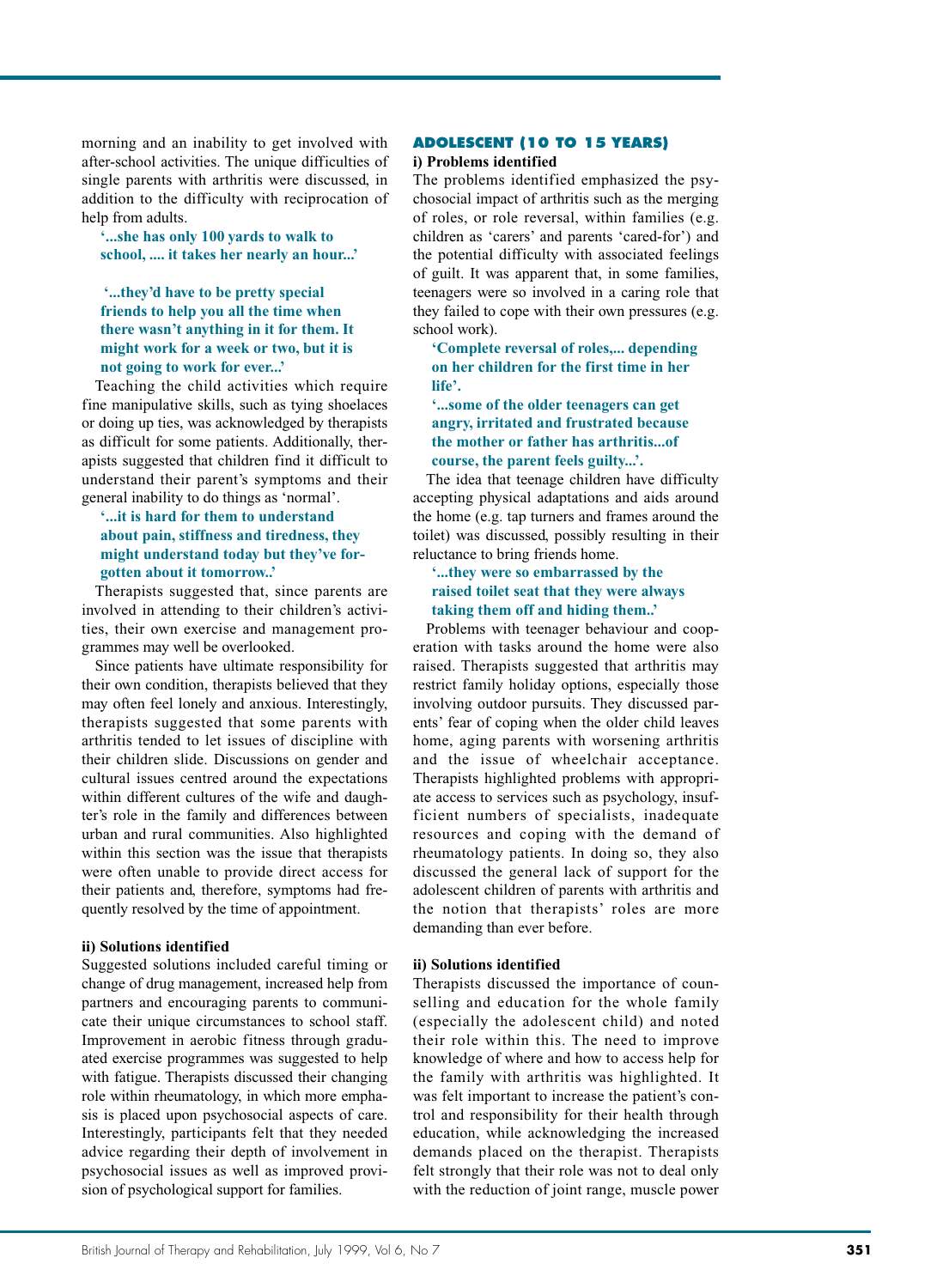or pain, but also to contribute to the function of the patient in their particular family unit. The need for more specialized, geographically equitable rheumatology services was stressed.

# **DISCUSSION**

The aim of this study was to explore the difficulties associated with parenting in the context of arthritis and to identify possible solutions to those problems, from the perspective of therapists currently involved in the care of this patient group. The health professionals involved provided a rich account of the difficulties and solutions which they were currently aware of and putting into practice.

While some problems were different across the four stages identified, many consistent themes emerged, including practical tasks, such as positioning for feeding, ability to carry safe duties of parenting and the difficulties surrounding school and transport. Many associated difficulties related to the signs and symptoms of specific arthritic conditions and the use of pharmaceuticals.

#### **Pregnancy and the post-partum period**

Pregnancy is a period associated with changes in the woman's hormonal environment and is thought to influence the course of rheumatological disease (Fiddler, 1997). The effect of a chronic disease on pregnancy and childbirth and the potential for toxicity both to the fetus and child (via breast milk) from antirheumatic drug therapies has been discussed elsewhere (Fiddler, 1997). It was felt by participants that pregnancy presents uniquely difficult decisions and, while some authors have addressed issues of sexuality (Yoshino and Uchida, 1981; Navon et al, 1982), there appears to be little relevant information which could form the basis of advice for patients.

Participants also highlighted the difficulties which surround the postpartum relapse of disease symptoms and, while 80–90% of patients relapse within 20 weeks, the mechanisms involved are not well understood (DaSilva and Spector, 1992). Some evidence links the onset and prognosis of rheumatoid arthritis with exposure to breastfeeding in susceptible women (Brennan and Silman, 1994; Jorgensen et al, 1994). Clearly, this study has underlined the urgent need for further information to be made available. This study's suggestions regarding fatigue and coping with the demands of a new infant are in agreement with those highlighted previously by Fiddler (1997).

#### **Psychosocial issues**

It is apparent from this study that physical difficulties can result in feelings of frustration, guilt and anger with tasks associated with childcare. Of particular note within the focus group interviews was the large emphasis placed by therapists upon psychosocial issues, such as failed expectations, fear, anxiety, resentment, feelings of guilt, changing roles, loneliness and perceptions of both parents and children as 'different'.

This is in agreement with other authors' suggestions that, for parents with a physical disability, meeting the expectations of parenting may be difficult. Reisine et al (1987) found that of 142 mothers with rheumatoid arthritis, 29% felt they did not meet their own expectations in the context of childcare. Kopala and Egenes (1984) highlighted the reluctance of women with disabilities to seek assistance because of fears of being viewed as an 'unfit' parent, and Thorne (1990) drew attention to the conflict between the demands of the social roles of 'mother' and 'chronically ill person'.

Other research on young mothers with arthritis illustrated that feelings of inadequacy in relation to the role of 'mother' is far more painful to accept than feelings of inadequacy in relation to any other role, such as paid work or housework (Geirdal, 1990). *Figure 1* summarizes the reciprocal nature of the physical impact (e.g. limited movement and pain) with the psychosocial and emotional impact of parenting (e.g. fear of coping and guilt) in the context of arthritis.

Included among the suggested solutions to the problems identified were:

- Useful techniques, gadgets and adaptations
- Help from both within and outside the family
- Appropriate and timely interventions (through drug, physiotherapy, occupational therapy and other management)
- A general increase in education and available advice.

Understanding the individual and their family is suggested to support the development of sensitive, personalized healthcare, in which the family can play a more dynamic role (Youngblood and Hines, 1992). Both physiotherapy and occupational therapy can facilitate the development of strategies which help the patient and their families to manage arthritis. Lack of knowledge of available resources, difficulties in accessing help and slow referral of patients posed particular problems for therapists in this study and agrees with the findings of previous work (Cochrane et al, 1990). Pertinent areas for further study include investigations of methods to improve the provision and clarity of information